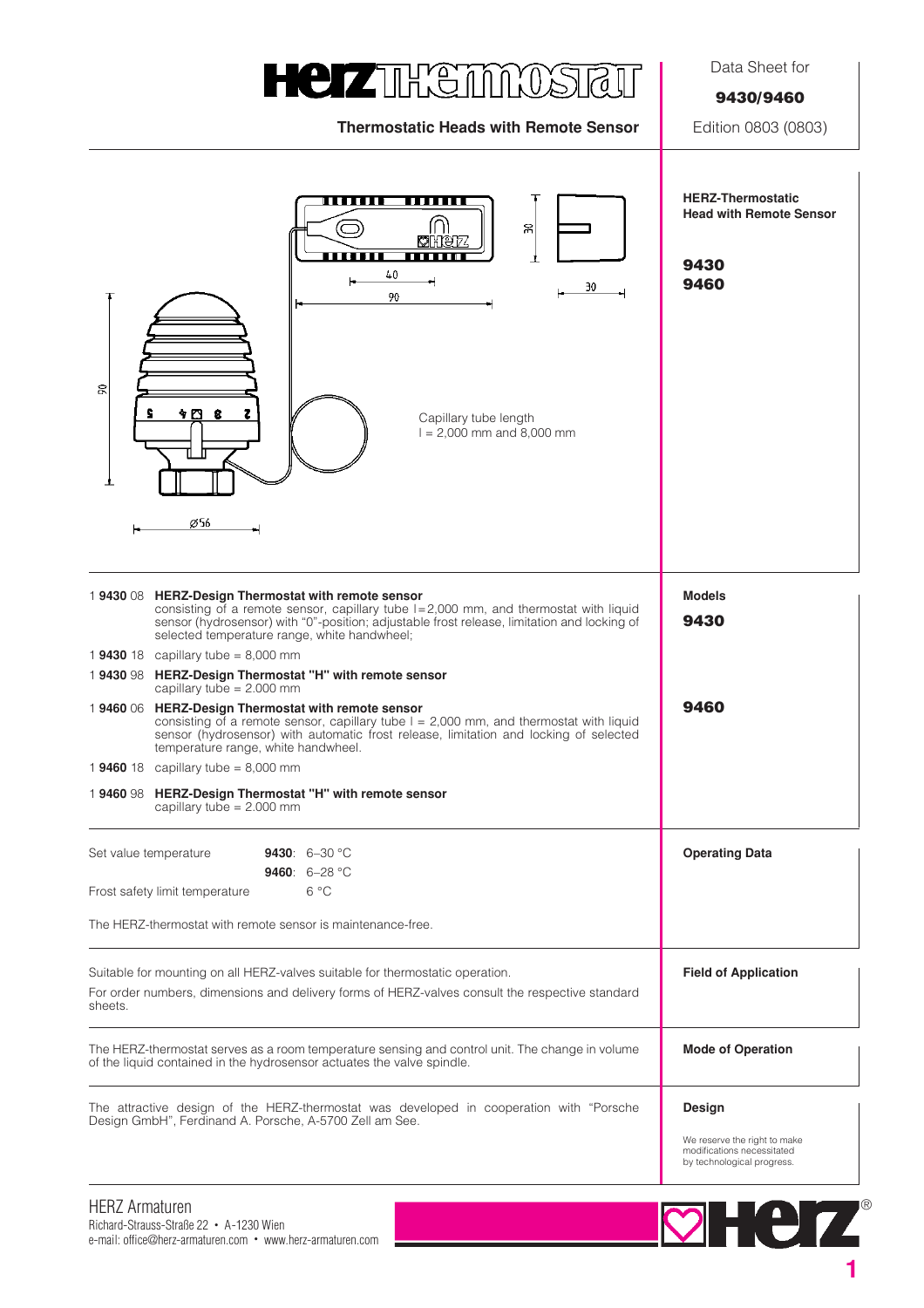By setting the scale marks opposite the pointer it is possible to achieve the following approximate temperatures in the room. Deviations of a few degrees (K) are possible according to the mode of installation and design of the heating system.

**Adjustment Options**

| installation and design of the heating system.                                                                                                                                                                                                                                                                                                                                                                             |   |                                     |              |      |                       |                |                                                 |    |                                                   |
|----------------------------------------------------------------------------------------------------------------------------------------------------------------------------------------------------------------------------------------------------------------------------------------------------------------------------------------------------------------------------------------------------------------------------|---|-------------------------------------|--------------|------|-----------------------|----------------|-------------------------------------------------|----|---------------------------------------------------|
| Mark                                                                                                                                                                                                                                                                                                                                                                                                                       | * | $\mathbf{1}$                        | $\mathbf{2}$ | 3    | $\boldsymbol{\nabla}$ | $\overline{4}$ | 5                                               | 6  | <b>Handwheel Scale</b>                            |
| $\sim$ °C                                                                                                                                                                                                                                                                                                                                                                                                                  | 6 | 10                                  | 13           | 17.5 | 20                    | 22             | 25                                              | 28 |                                                   |
| Thermostat 9430: Turning anti-clockwise up to the maximum position (preset by manufacturer)<br>Thermostat 9460: Scale mark "6" corresponds to approximately 28 °C.                                                                                                                                                                                                                                                         |   | corresponds to approximately 30 °C. |              |      |                       |                |                                                 |    | <b>Maximum Temperature</b>                        |
| The comfort point " $\mathbf{\nabla}$ " corresponds to a room temperature of<br>approximately 20 °C. This means optimum heating comfort and<br>energy saving.                                                                                                                                                                                                                                                              |   |                                     |              |      |                       |                |                                                 |    | <b>Comfort Point</b><br>⊠                         |
| In the "*" position, the valve opens automatically at an ambient<br>temperature of approximately 6 °C thus preventing the system from<br>freezing up.                                                                                                                                                                                                                                                                      |   |                                     |              |      |                       |                |                                                 |    | <b>Frost release</b><br>⋇                         |
| In the "0"-position the thermostatic valve is shut off and the frost<br>release is turned off.<br>The thermostatic functions remains active.                                                                                                                                                                                                                                                                               |   |                                     |              |      |                       |                |                                                 |    | <b>Shutoff Function</b><br><b>Thermostat 9430</b> |
| The pre-set stop limit is shown by a point mark and corresponds to<br>the entire turning range.                                                                                                                                                                                                                                                                                                                            |   |                                     |              |      |                       |                |                                                 |    | Pre-setting<br>by Manufacturer                    |
| After the end of the heating period, open thermostats completely by turning anti-clockwise to prevent<br>the formation of dirt deposits at the valve seat.                                                                                                                                                                                                                                                                 |   |                                     |              |      |                       |                |                                                 |    | <b>Summer Setting</b>                             |
| Theft protection clips are available which are fitted over the fastening nut.                                                                                                                                                                                                                                                                                                                                              |   |                                     |              |      |                       |                | <b>Theft Protection</b>                         |    |                                                   |
| 1. Unscrew cap of handwheel from the thermostatic valve lower part.<br>2. Place the thermostatic head in the "completely open" position onto the lower part of the valve (as<br>pre-set by the manufacturer) in such a way that the anti-twist lock engages and the pointer is<br>clearly visible.<br>3. Fit the union nut, tighten moderately with 30-mm-key.<br>4. Test for proper functioning by turning the handwheel. |   |                                     |              |      |                       |                | <b>Thermostatic</b><br><b>Head Installation</b> |    |                                                   |
|                                                                                                                                                                                                                                                                                                                                                                                                                            | 1 |                                     |              |      |                       | 3              |                                                 | Δ  |                                                   |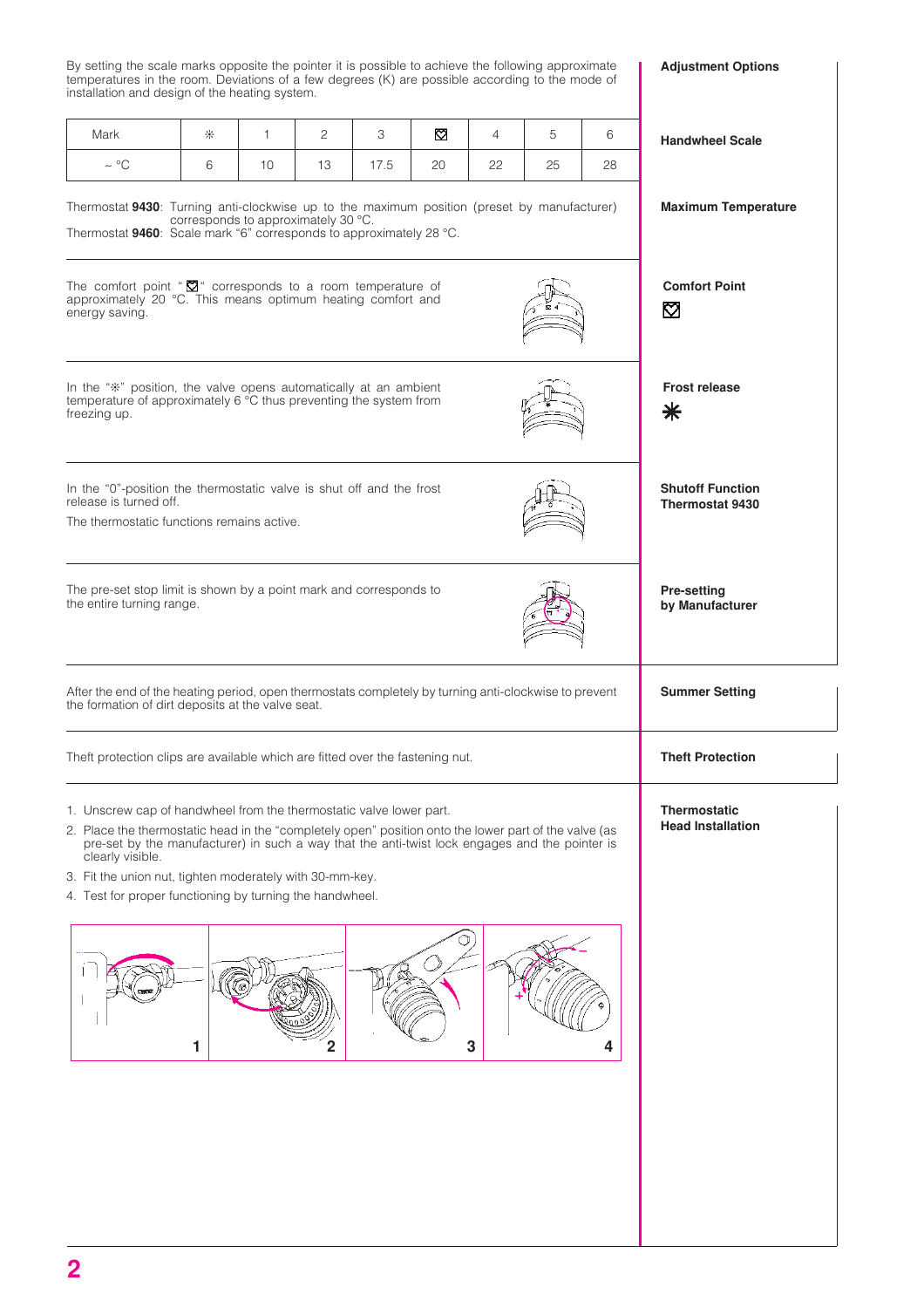| • Fasten the bracket delivered with the sensor on the wall by means of adhesive tape or screw onto<br>the wall. Screws and dowels $\varnothing$ = 6 mm, as well as adhesive foil are enclosed.                                                                                                                                                                                                                                                                                                          | <b>Remote Sensor Mounting</b>     |  |  |
|---------------------------------------------------------------------------------------------------------------------------------------------------------------------------------------------------------------------------------------------------------------------------------------------------------------------------------------------------------------------------------------------------------------------------------------------------------------------------------------------------------|-----------------------------------|--|--|
| • Snap the sensor element into the bore.                                                                                                                                                                                                                                                                                                                                                                                                                                                                |                                   |  |  |
| • Snap the casing onto the bracket with the sensor element installed.                                                                                                                                                                                                                                                                                                                                                                                                                                   |                                   |  |  |
| Retaining clips (1 7555 00) are available for fastening the capillary tube.                                                                                                                                                                                                                                                                                                                                                                                                                             |                                   |  |  |
|                                                                                                                                                                                                                                                                                                                                                                                                                                                                                                         |                                   |  |  |
| Under no circumstances should the sensor element of the HERZ-thermostat be exposed to direct<br>sunlight or to the effects of equipment emitting relevant quantities of heat (e.g. TV-sets). If the sensor<br>element is covered, e.g. by panelling or heavy curtains, this will cause heat accumulation zones in<br>which the hydrosensor cannot sense the room temperature properly and consequently is not in a<br>position to control it. In these cases, use HERZ-thermostats with remote control. | <b>Important for Installation</b> |  |  |
| HERZ universal key, for opening theft protection<br>1664000<br>1680790<br>HERZ-TS-90-Universal key<br>1755500<br>Retaining clips for capillary tube installation<br>Limiting pins for limiting and locking the set temperature range<br>1955100<br>1955203<br>Theft protection (snap clips), to be opened with key 1 6640 00                                                                                                                                                                            | <b>Accessories</b>                |  |  |